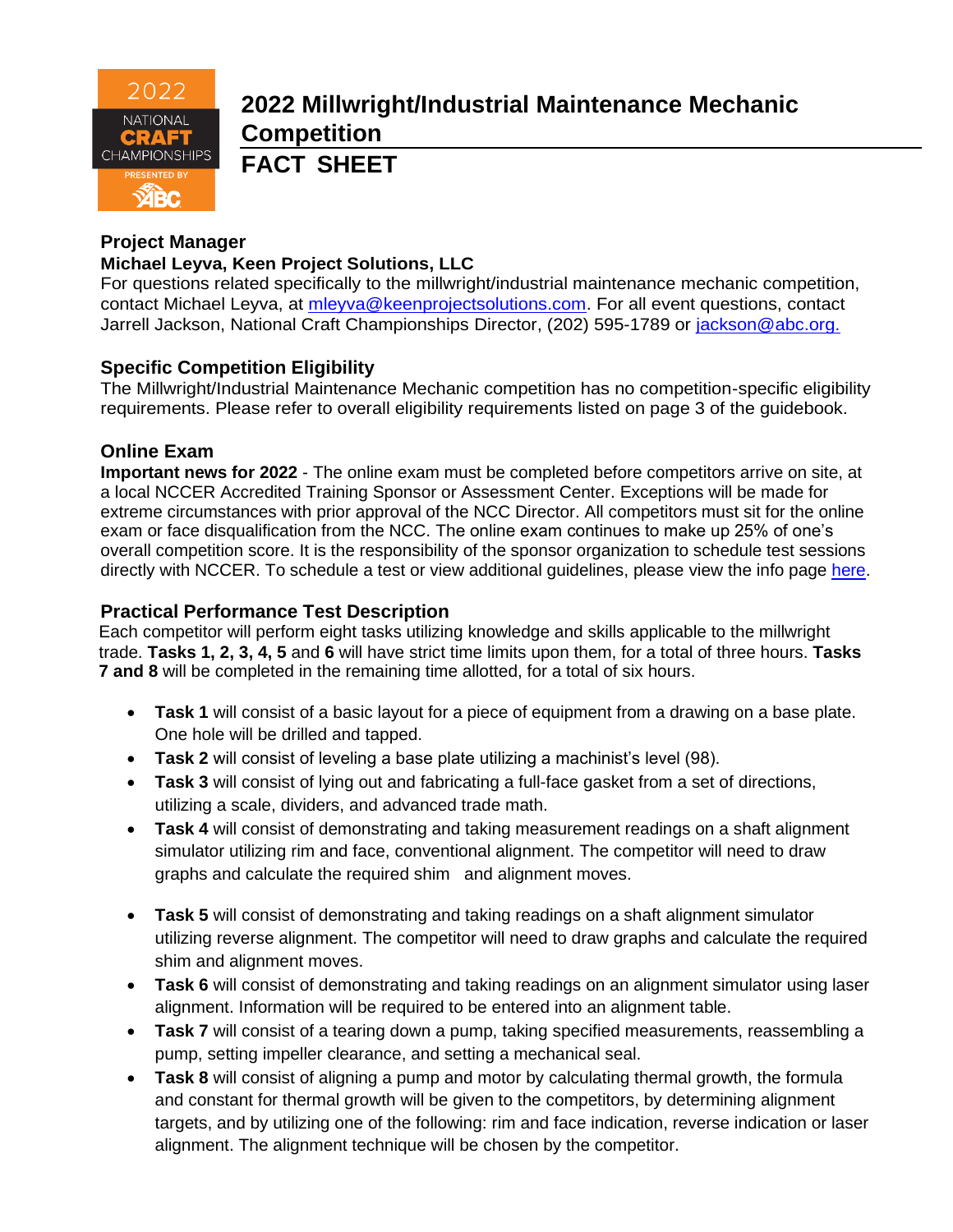#### **Knowledge and Skills Required**

The knowledge and skills for this competition are based on all levels of the NCCER Millwright and Industrial Maintenance Mechanic curriculum. It is strongly recommended that competitors have a working knowledge equivalent to a third-year apprentice.

#### **Tools Required**

Each competitor should bring only the tools listed below to the competition. Tools will be inspected prior to the practical performance test. Points shall be deducted from the competitor's score for not having the required tools. Any additional tools will not be allowed in the competition area. Points will also be deducted from the competitor's score for any tools that are used by the competitor that are not called for in the specific task instructions. If a tool, necessary to complete the practical performance test, is not listed, the National Craft Championships Committee will provide it:

- 1/16- to 3/8-inch Allen wrenches
- 1 to 3lb rubber or hard plastic hammer
- ¼- to at least 15/16-inch combination wrenches
- Two indicator jigs for shaft alignment
- Two dial indicators to fit jigs
- Small ball-peen hammer
- Small pry bar
- Feeler gauges
- Telescoping (Snap) gauges
- Center punch
- Non-programmable scientific calculator
- Pencil and paper

The following is specifically **NOT PERMITTED**:

- Outside micrometers from 0-4 inch range, larger sets are acceptable
- 12-inch and 6-inch scales, 64th inch graduations
- Machinist level (98 Series)
- Scribe
- One or two magnetic bases with indicators (at least one)
- Dividers
- Inspection mirror
- Non-safety prescription eyewear may only be worn under safety goggles
- Competitors may bring their own work gloves
- Any millwright/industrial maintenance mechanic reference materials

#### **Sample Score Sheet**

The following sample score sheet is provided to give competitors an **example** of the criteria that may be included in the practical performance test. **However, this score sheet is only a sample and not intended to act as a study guide in preparation or to imply specific criteria that will be judged during the actual practical performance test.**